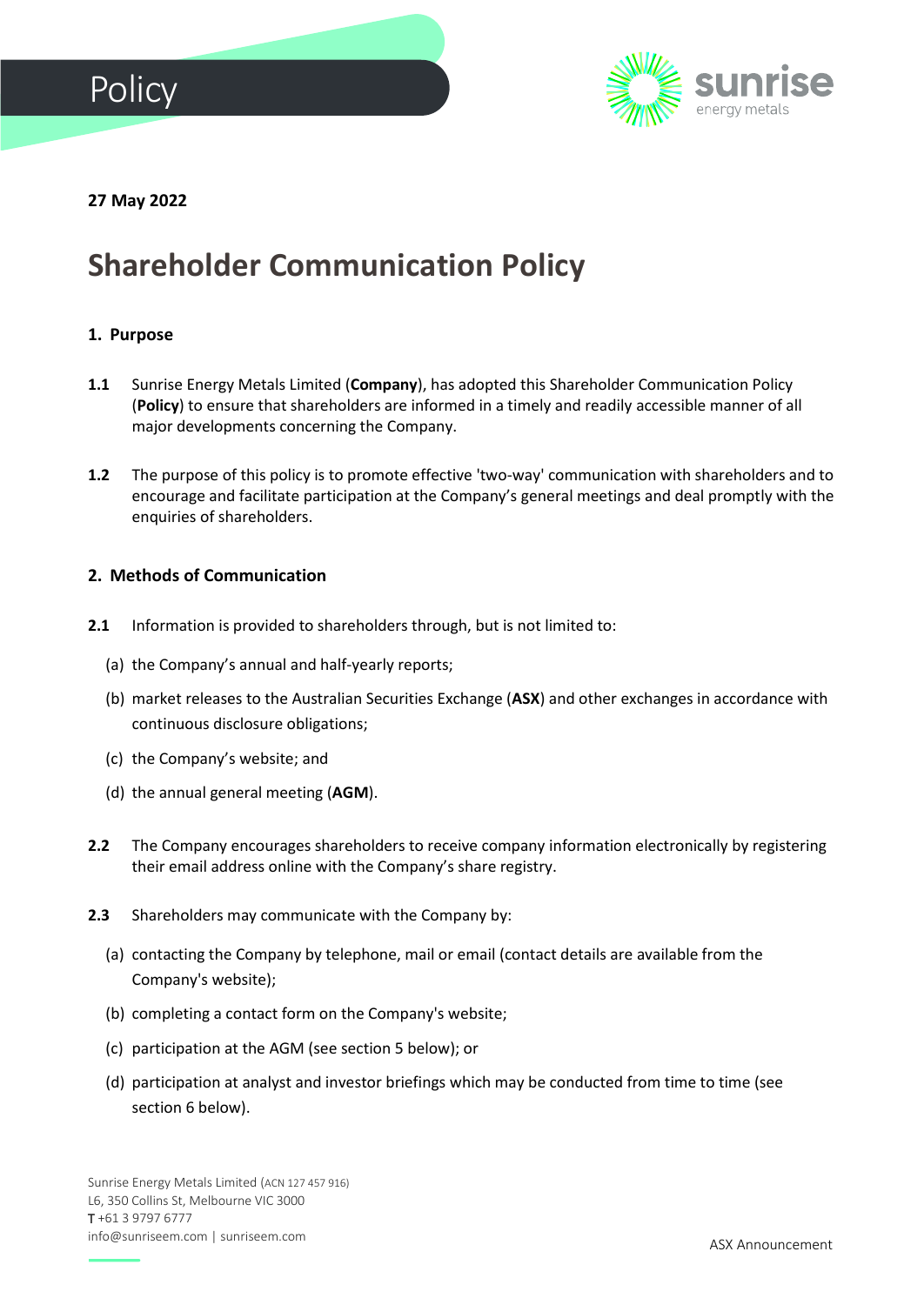**2.4** Where appropriate, a summary of the views and matters of concern or interest to shareholders be communicated to the Board.

## **3. Market Releases**

- **3.1** The Company will make announcements to the market in accordance with the applicable listing rules (see also the Company's Continuous Disclosure Policy).
- **3.2** All announcements released to the market are available to shareholders:
	- (a) under the investor section of the Company's website; and
	- (b) under the company announcements section of the ASX website.

#### **4. Website**

- **4.1** The Company's website is the primary medium of providing information to all shareholders.
- **4.2** The Company's website will contain information relevant to shareholders and stakeholders, including announcements made to the market by the Company (including all financial results, annual reports and press releases), board and board committee charters, corporate governance policies and other material relevant to shareholders.

#### **5. Annual General Meeting**

- **5.1** The AGM provides an important opportunity for the Company to provide information to its shareholders and a reasonable opportunity for informed shareholder participation. At the AGM, shareholders can express their views to the Board and vote on the Board's proposals. All shareholders are encouraged to attend the AGM.
- **5.2** As a general approach, the notice convening the AGM will state that shareholders unable to attend the AGM are invited to submit questions in writing up to 5 business days prior to the AGM. Any questions and responses will be included in the record of the AGM.
- **5.3** The date, time and location of the AGM will be provided in the notice of meeting.
- **5.4** The notice of meeting and proxy form will be distributed to all shareholders prior to the AGM in the timeframe set by the Corporations Act, and will be available on the Company's website.
- **5.5** The Company's auditor will attend its AGM and will be available to answer any questions regarding the conduct of and any issues arising from the audit or the preparation and content of the auditor's report.